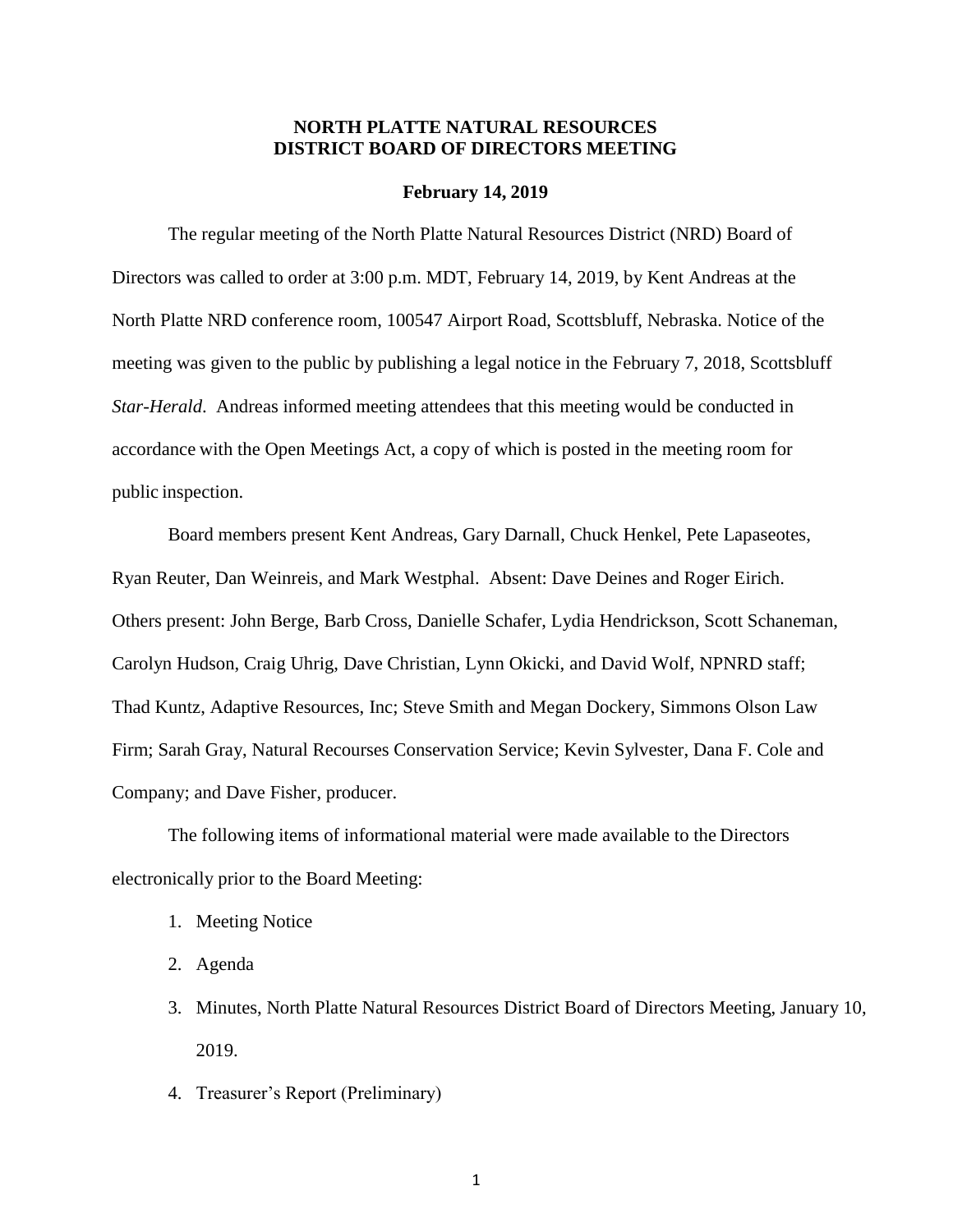The following items were provided to the Directors at the Board Meeting:

- 1. Agenda
- 2. Minutes, North Platte Natural Resources District Board of Directors Meeting, January 10, 2019.
- 3. Treasurer's Report
- 4. Manager's Report
- 5. Letter from Jeff Fassett, Director of Department of Natural Resources, regarding Platte Basin Coalition Project for North Platte Natural Resources District, Contract Number 1023; Leases of Water Under Surface Water Irrigation Districts.
- 6. Press Release, dated February 5, 2019, Regarding North Platte Natural Resources District Opens Enrollment in EPIC Program.
- 7. Presentation from Richael Young with Mammoth Trading, regarding TAPP H20, Low-cost Groundwater Management, Compliance, and Economics.
- 8. Testimony on LB 134, Provided in Person by Chairperson Linehan and Members of the Revenue Committee on Behalf of the North Platte Natural Resources District.
- 9. Letter to Honorable Dan Hughes, chairman Committee on Natural Resources, from the North Platte Natural Resources District, dated February 5, 2019, regarding Testimony in Favor of LB 48 on Behalf of the Board of Directors.
- 10. Schedule of Events for WaterWays.
- 11. Audit Engagement Letter from Dana F Cole & Company, LLP, regarding AU-C 580, dated January 9, 2019.
- 12. Electronic Submission Confirmation from the Nebraska Auditor of Public Accounts, Charlie Janssen.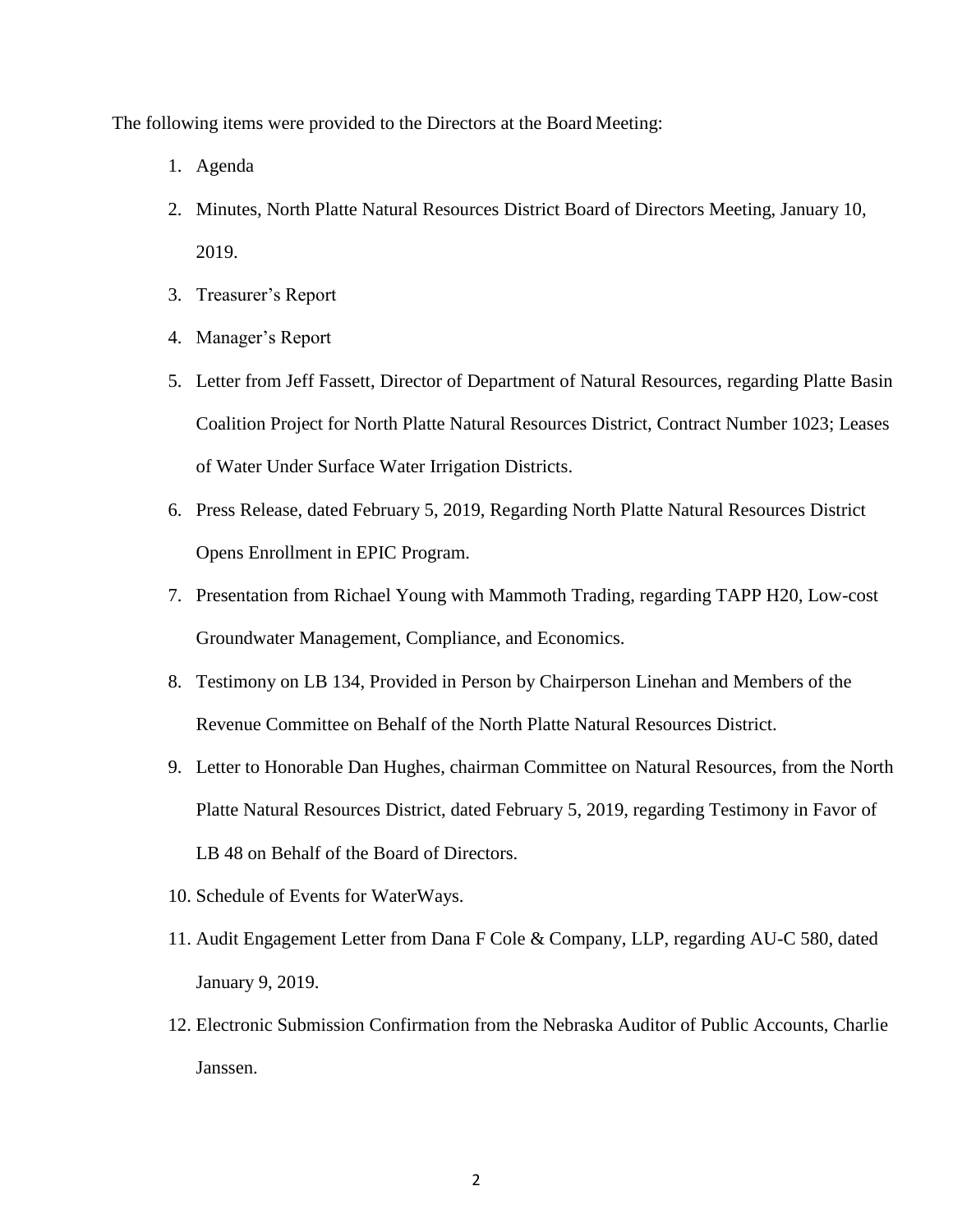- 13. Audit Report for the North Platte Natural Resources District from Dana C Cole & Company LLP dated June 30, 2018.
- 14. Letter from Dana F Cole & Company LLP dated January 9, 2019, to the Board of Directors, North Platte Natural Resources District, regarding AU-C 260 Financial Statements.
- 15. Explanation of Changes to the North Platte Natural Resources District Employee Manual.
- 16. Updated Employee Manual, Effective February 1, 2019.
- 17. North Platte Natural Resources District, Addendum to District Policy, Board of Directors Vacancies.
- 18. North Platte Natural Resources District, Board of Directors iPad Ownership Policy.
- 19. EPIC Allocation Buy-Back Program Fact Sheet.
- 20. Email from North Platte Natural Resources District dated February 11, 2019, to the Board of Directors Regarding Nitrogen Advisory Committee.
- 21. Application to the North Platte Natural Resources District, Board of Directors, from Greta Birch, for Consideration to Serve on the Nitrogen Management Advisory Group.
- 22. Informational Spreadsheet Regarding 2019 Projects.
- 23. Informational Memo from North Platte Natural Resources District, to Platte Basin Coalition Administrators, dated January 31, 2019, Regarding Water Resources Cash Funding Formula.

### **3. Approval of Minutes of Previous Meeting**

The Board reviewed the minutes of the January 10, 2018, regular Board meeting. Moved

by Weinreis, seconded by Henkel, to approve the minutes of the January 10, 2018 regular Board

#### meeting. Motion passed.

Ayes: Andreas, Darnall, Henkel, Lapaseotes, Reuter, Weinreis, Westphal

Nay: None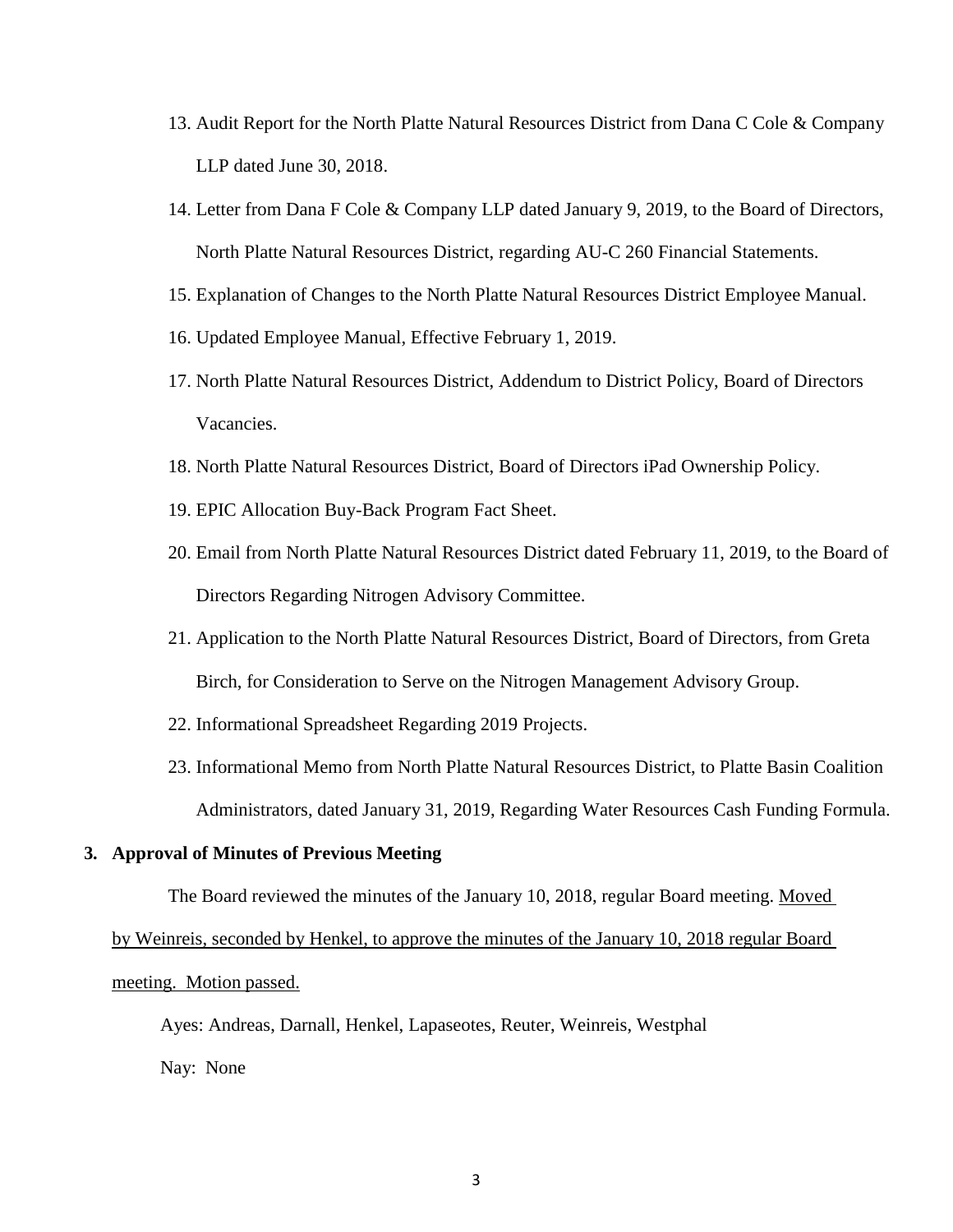Abstain: None

Absent: Deines, Eirich

#### **4. Treasurer's Report and Accounts Payable**

Ryan Reuter reviewed the Treasurer's report with the Board. Moved by Darnall,

# seconded by Henkel, to accept the Treasurer's report and pay the bills as listed. Motion passed.

Ayes: Andreas, Darnall, Henkel, Lapaseotes, Reuter, Weinreis, Westphal

Nay: None

Abstain: None

Absent: Deines, Eirich

## **5. Comments from the Public**

Producer Dave Fisher explained his opposition testimony on LB 134, which removes the word "overappropriated" from statures and provided a copy of this testimony.

## **6. Manager's Report**

John Berge reported Steve Smith, Ryan Reuter and Berge met with Jeff Fassett and his senior staff at DNR to discuss finally receiving reimbursement on Nebraska Department of Natural Resources (DNR) Contract #1023. This contract is a reimbursement of 60% of our costs associated with surface water leases on Enterprise and Minatare Irrigation ditches. The funds due us are in excess of \$170,000 and the reimbursement comes after more than a year. DNR was concerned about the operational plan for these leases as it related to the diversion changes, or lack thereof with each of the ditches. The group concluded that the ditches will turn down their diversion an equal amount to the consumptive use that the District is leasing. Staff is continuing to work with DNR to ensure that they have the information that they require to reimburse this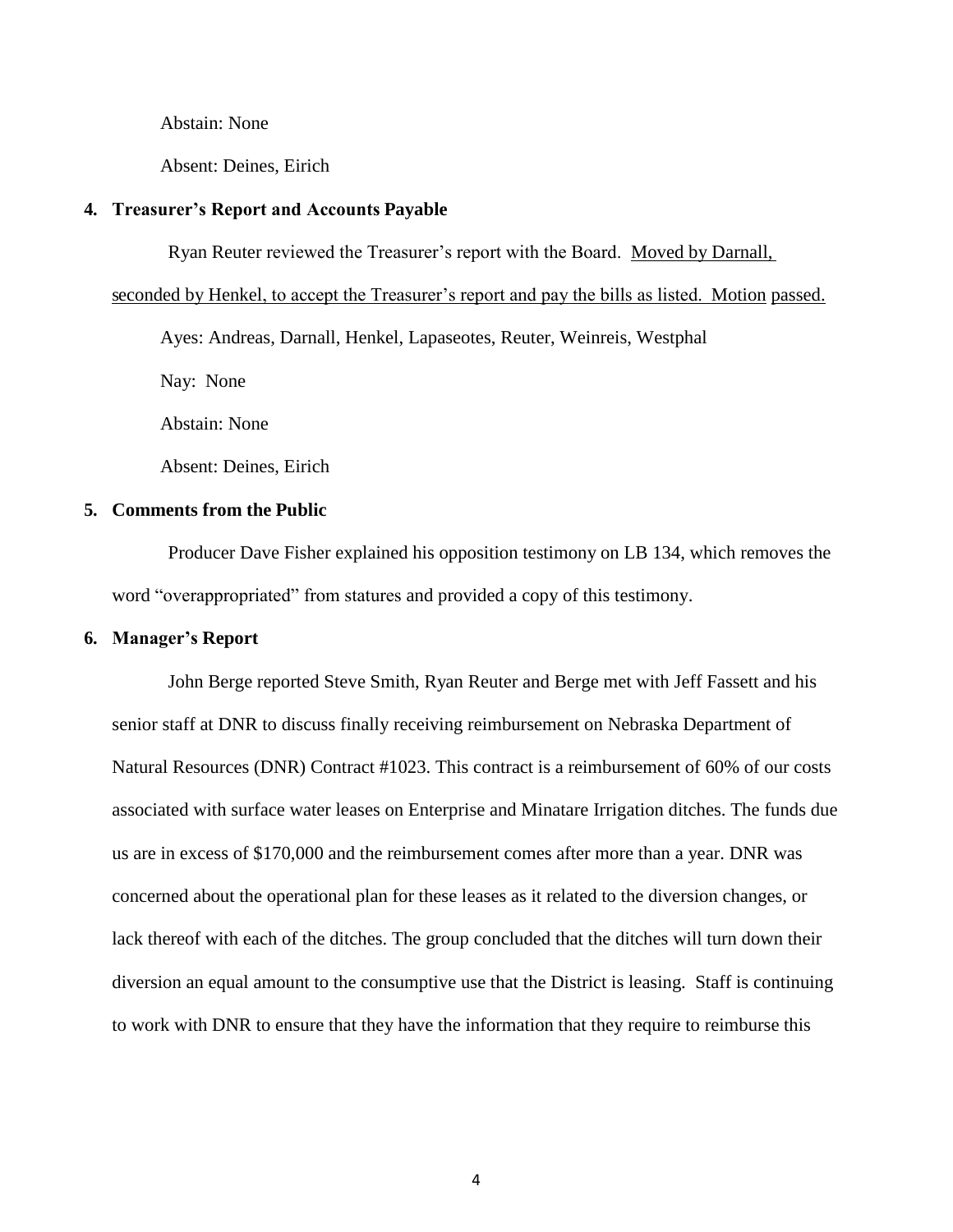contract. Contract #1070 is a 60% reimbursement for the EPIC allocation buy down program, and this contract will provide the District in excess of \$180,000 for this past year's contract.

Staff is working out logistics to ensure that the long-awaited discussion between senior officials at DNR and members of the board related to the potential changes to the allocation that the Water Resources Committee has been discussing for the past several months can occur on February 28, when those officials are here for the last IMP discussion and consideration of that document.

Sign up for our fourth year of the EPIC Allocation Buy Down Program will commence on February 19 and run through March 1. In today's agenda, the Board will be considering a payment schedule for this year's program. Also, the District will seek reimbursement from the Platte Basin Coalition at a rate of 60% again this year.

The Integrated Management Planning process will wrap up with the stakeholder group on February 28, and the timeline for adoption will run concurrent to the Basin Wide Plan. The Board will have the initial agreement consideration item in May, the public hearing in July, and the final agreement in August. The effective date will be in September. Berge attended a meeting of the PAWS project last month, and the group is still working on a governance plan, financing plan and impetus for the project. Staff will re-engage when this becomes a more serious proposal.

Staff has been working with the Platte River Recovery Implementation Program to determine whether that entity would be a partner in financing future EPIC allocation buy-down contracts. Discussions are still in progress as there is a desire to ensure that any water partially financed by the program be protected at least to Lake McConaughey. Representatives from this NRD, South Platte NRD and the Upper Niobrara White NRD will be holding a PRECIP Water

5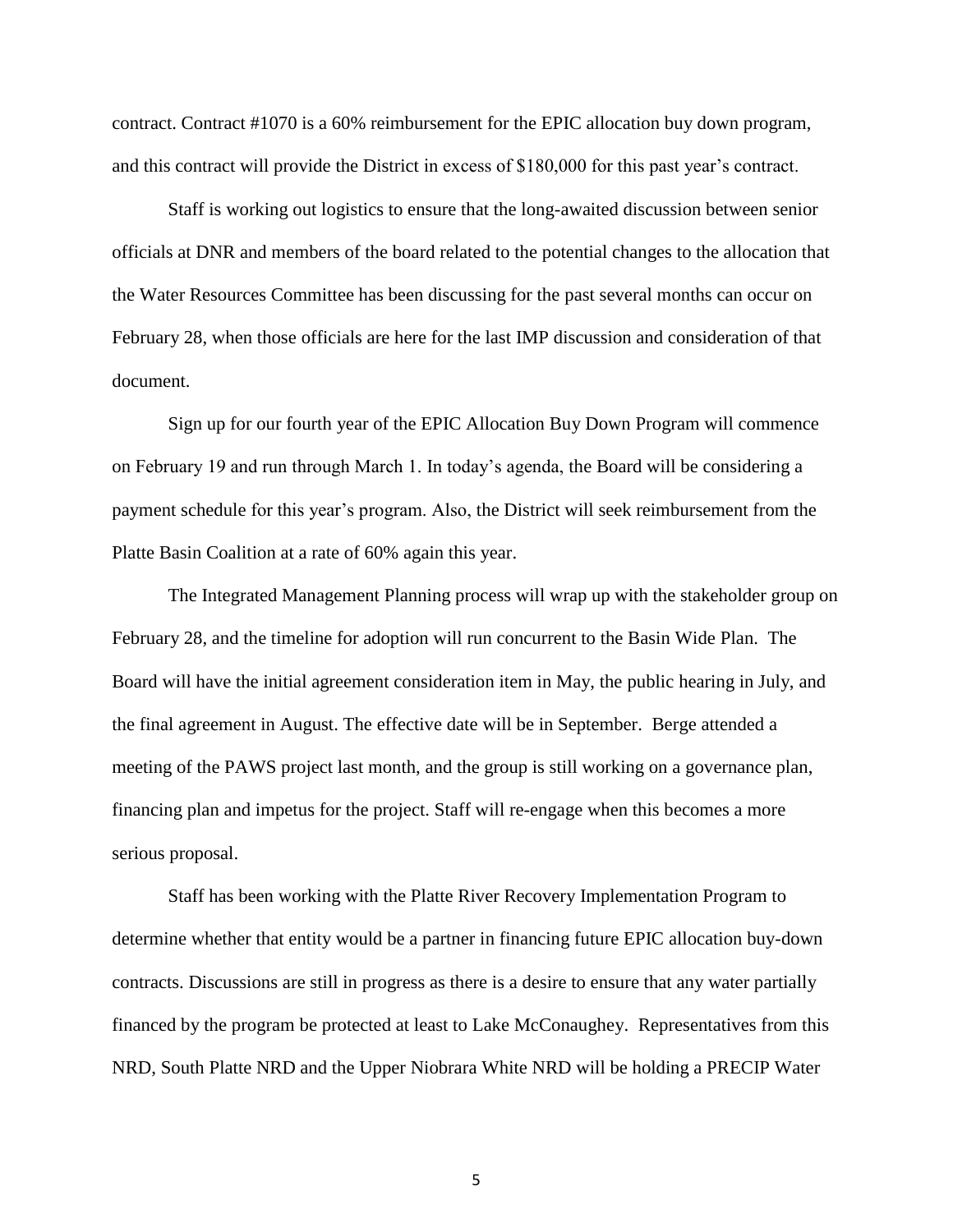Technology Summit in Bridgeport on March 8. This is the first outreach for this grant and hope to have a good turnout to get people interested and involved in using technology for water savings and for nutrient management. This may coincide with our producer roundtable discussions.

Dave Wolf, Barb Cross, Ryan Reuter and Berge attended the NARD Legislative Conference at the end of January and participated in the requisite discussions and caucuses leading up to the votes on whether the association would support certain proposed legislation over the course of the next several months. They also took special interest in the following bills:

- LB 134 a bill to reinstate the levy authority for overappropriated and fully appropriated NRDs.
- LB 48 a bill to allow a surface water appropriator to enter into an agreement beyond 5 years with the NRD and not stand to lose their water right.

Berge will be attending the Manager's Meeting on March  $6<sup>th</sup>$  in Lincoln and will have breakfast with the Natural Resources Committee. Staff from our NRD are participating in several events associated with the Smithsonian Water Ways Exhibit at the Legacy of the Plains between February 22<sup>nd</sup> and April 13<sup>th</sup>.

The entire Manager's Report was submitted in writing to the Board.

# **7. Presentation on Audit – Dana Cole Company**

Kevin Sylvester reviewed the audit in detail for the Board. Their findings report indicated that the District in very good financial health. He also answered questions from the Board.

# **8. Presentation from Danielle Schafer on the Administrative Department Activities**

Schafer provided an overview of the Administrative Department, which includes

6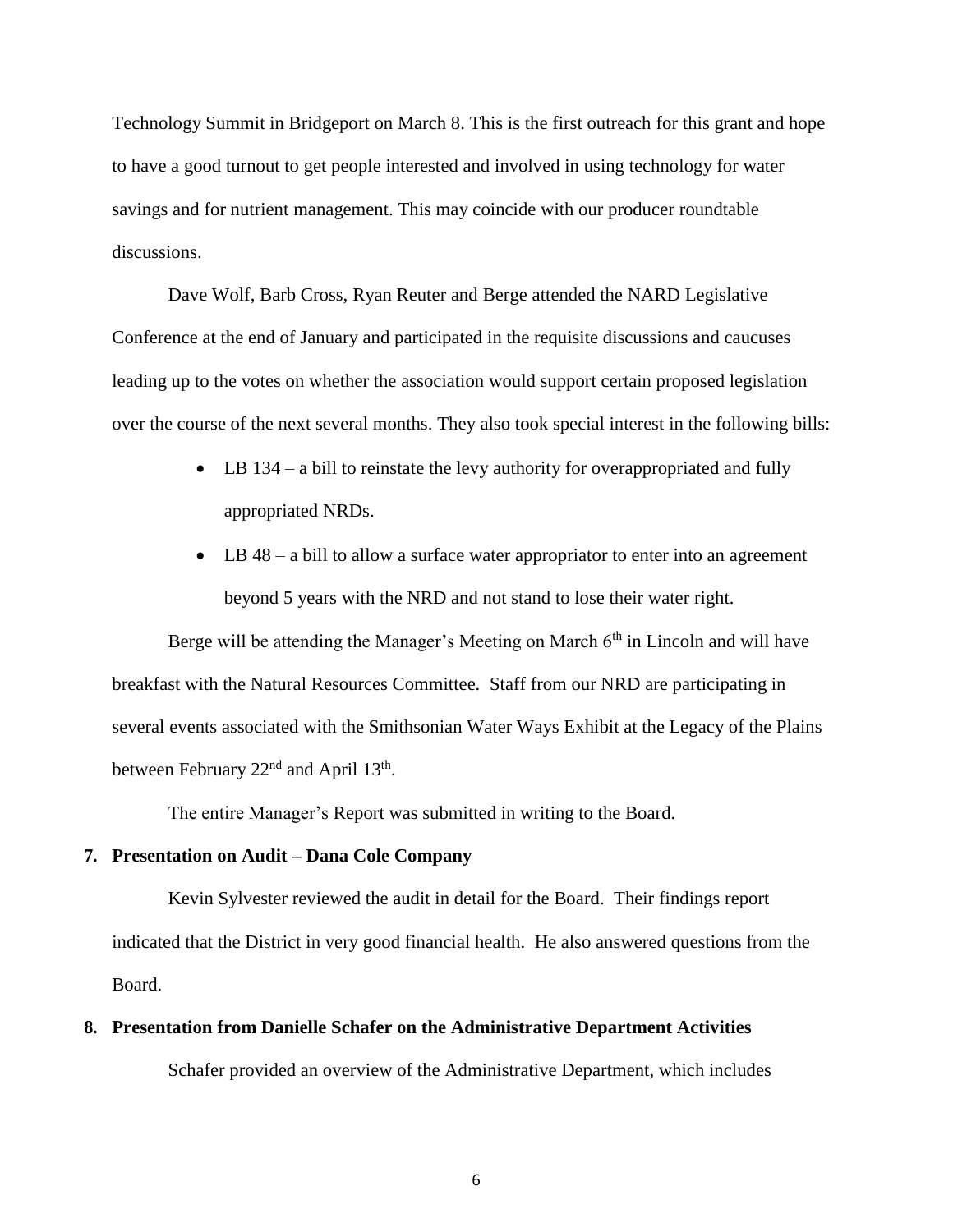bookkeeping, accounts payable, accounts receivable, helping with tree inventory, cost-share, answering calls, greeting people, and many other duties. She went over each of the four employee's duties and responsibilities.

## **9. Consideration of Changes to the Personnel Manual**

Staff provided edits to the NPNRD Employee Manual for the Board to consider. Majority of the edits reflect the changes that have occurred over the past year. These changes include the definition of employees, hours of work, time records, overtime/compensatory time, and others. An informational sheet was provided to the board that explained the proposed changes. Moved by Reuter, seconded by Darnall, to approve the suggested changes to the NPNRD Personnel

# Manual. Motion passed.

Ayes: Andreas, Darnall, Henkel, Lapaseotes, Reuter, Weinreis, Westphal

Nay: None

Abstain: None

Absent: Deines, Eirich

### **10. Consideration of Board Vacancy Policy**

Berge reminded the Board the District lacks a stated policy on what happens if a Director retires, dies, or is removed from the Board. Staff provided proposed language for the Board to consider. Moved by Darnall, seconded by Westphal, to approve the NPNRD Board of Director Vacancies addendum to the NPNRD District Policy Manual. Motion passed.

Ayes: Andreas, Darnall, Henkel, Lapaseotes, Reuter, Weinreis, Westphal Nay: None Abstain: None Absent: Deines, Eirich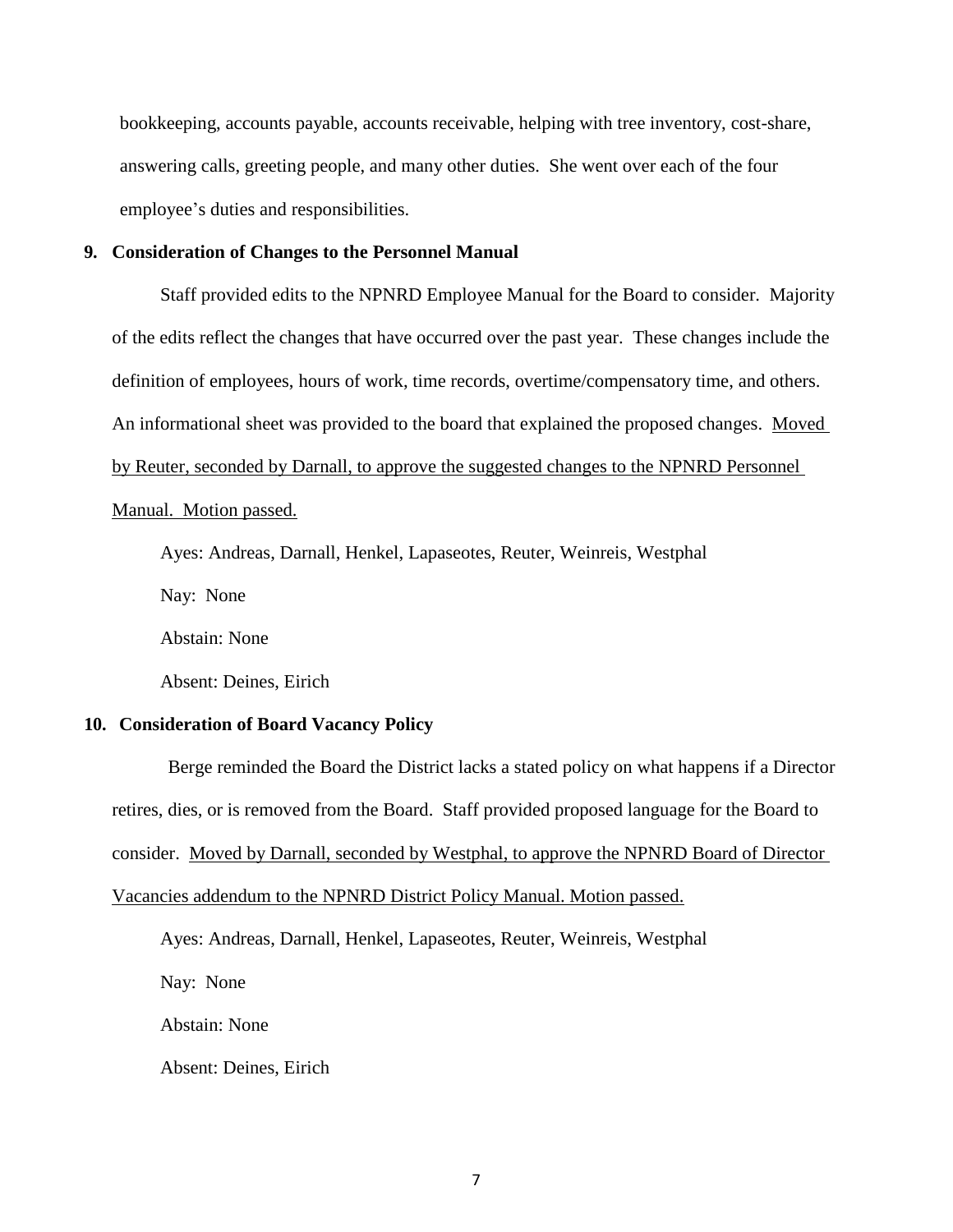## **11. Consideration of iPad Ownership Policy**

Berge explained the purposed iPad Ownership Policy. The ownership of the iPad would be transferred from the District to the Director, with a case and screen protector provided by the District. The Director would then assume all liability of the device and information stored on the device. Moved by Henkel, seconded by Reuter, to approve the purposed iPad Ownership Policy. Motion passed.

Ayes: Andreas, Darnall, Henkel, Lapaseotes, Reuter, Weinreis, Westphal

Nay: None

Abstain: None

Absent: Deines, Eirich

# **12. Consideration of Changes to the Encouraging Producer Innovation in Conservation (EPIC) Program**

Schaneman explained that some of the potential funding partners for the EPIC program, namely the Nebraska Department of Natural Resources, have some concerns about the program. They want the landowner to be only be able to us the 14 acre-inches minus the amount they enrolled into the EPIC program. For example, a landowner sells the District five acre-inches, the District would subtract that five acre-inches from the 14 acre-inches, and the producer will only be able to utilize nine acre-inches for the water year. Staff also proposed lowering the flat rate per acre-inch from \$20 to \$15, with the opportunity to qualify for a bonus payment of \$5 per acre-inch. Moved by Henkel, seconded by Weinreis, to approve the changes to the Encouraging Producer Innovation in Conservation (EPIC) Program. Motion passed.

Ayes: Andreas, Darnall, Henkel, Lapaseotes, Reuter, Weinreis, Westphal Nay: None